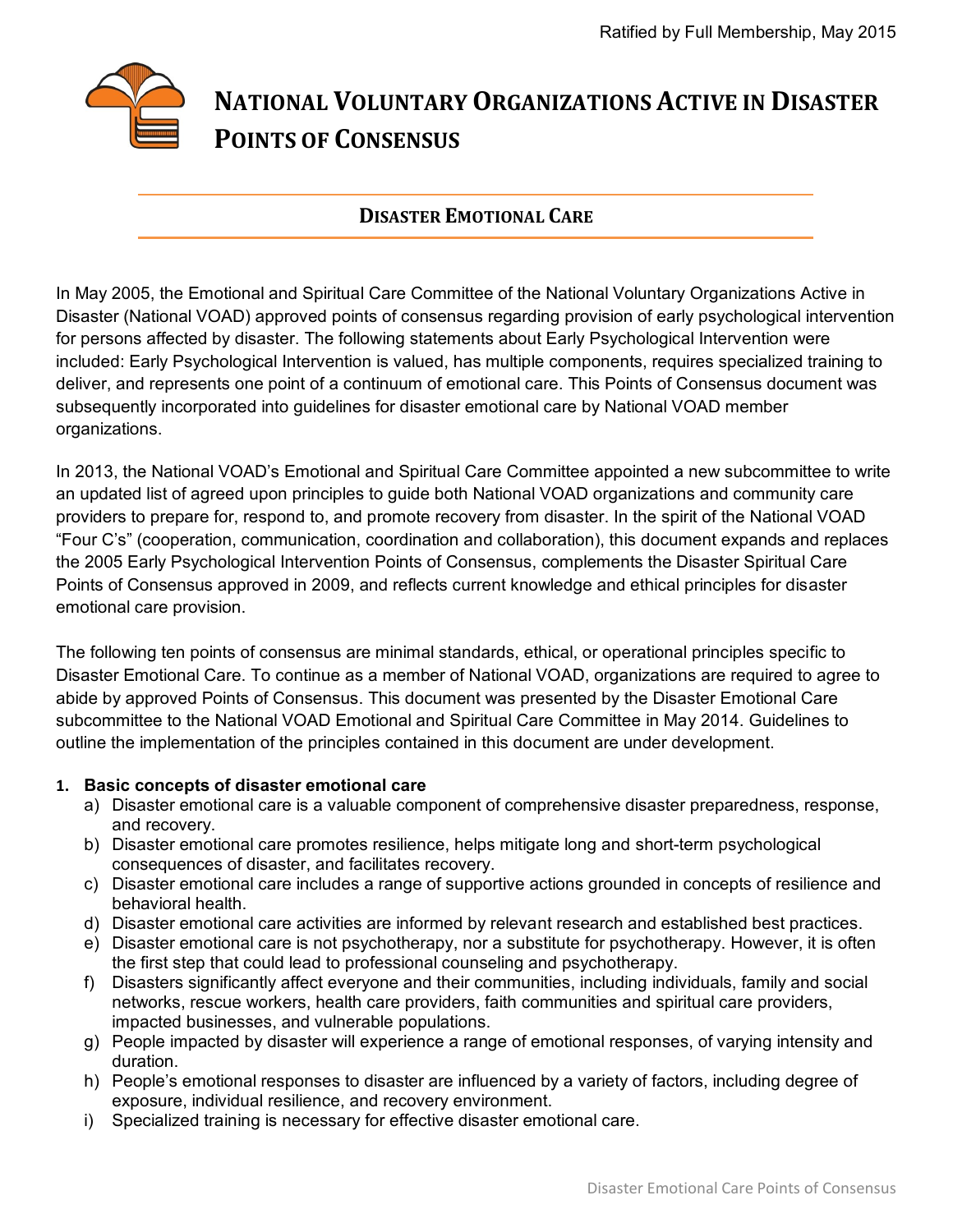# **2. Types of disaster emotional care**

Emotional care is provided across the disaster continuum from preparedness to response and recovery. Emotional care takes many forms, and emotional care providers are from diverse professional backgrounds.

Accepted types of disaster emotional care include, but are not limited to:

- Preparedness activities
- Assessment and triage activities
- Psychosocial support activities
- **Early psychological intervention activities**
- Recovery activities

# **3. Capacity building, readiness and planning components of disaster emotional care**

Capacity building involves identifying and recruiting appropriate disaster emotional care providers. In order to deliver effective disaster emotional care, it is essential that providers engage in training and exercises, and become affiliated with a disaster relief organization. Disaster emotional care providers have an important role in planning and mitigation efforts and contribute toward building resilient communities.

#### **4. Local community resources**

Local providers of emotional care are an integral part of their communities pre-disaster and therefore are primary resources for also providing post-disaster emotional care services. Because local providers of emotional care are uniquely equipped to serve their communities, any emotional care services from outside the community support but do not substitute for local efforts. In this context, the principles of the VOAD movement – cooperation, communication, coordination, and collaboration – are essential to the delivery of emotional care.

#### **5**. **Disaster emotional care and resilience**

Resilience is defined as the strengths of an individual or community to respond well to adversities. Resilience can be both inborn and developed, and most people are inherently resilient. Research suggests that most people impacted by a disaster will return to pre-disaster levels of functioning and some people will grow as a result of the experience. Disaster emotional care providers should encourage survivors to recognize and strengthen their resilience as a part of disaster emotional care intervention.

#### **6. Disaster emotional care in recovery**

In order for communities to fully recover and integrate the disaster into their history, emotional care is essential as part of a program of services. Disaster emotional care providers work with state and local recovery committees to offer services related to the disaster, encourage programs aimed at strengthening community resilience, and facilitate counseling and supportive services for persons in need. Pre-existing community programs are the primary emotional care providers whose capacity to serve the community will be acknowledged, supported, and strengthened.

# **7. Disaster emotional care for the caregiver**

Providing emotional care in disaster can be an overwhelming experience. The burdens of caring for others in this context can lead to compassion fatigue. Understanding important strategies for self-care is essential for emotional care providers. Disaster response agencies have a responsibility to care for their own staff during all phases of disaster deployment and to model healthy work and life habits. Post-deployment support processes for emotional care providers are also essential.

# **8. Disaster emotional care and its relationship to disaster spiritual care<sup>1</sup>**

Mental health professionals partner with spiritual care providers in caring for individuals and communities in disaster. Spiritual and emotional care are important components of comprehensive disaster care; these share some similarities but are distinct healing modalities. Spiritual care providers are important partners in referring individuals to receive care for their mental health and vice versa.

 $\overline{a}$ 

<sup>&</sup>lt;sup>1</sup> See Light Our Way pp. 52-54